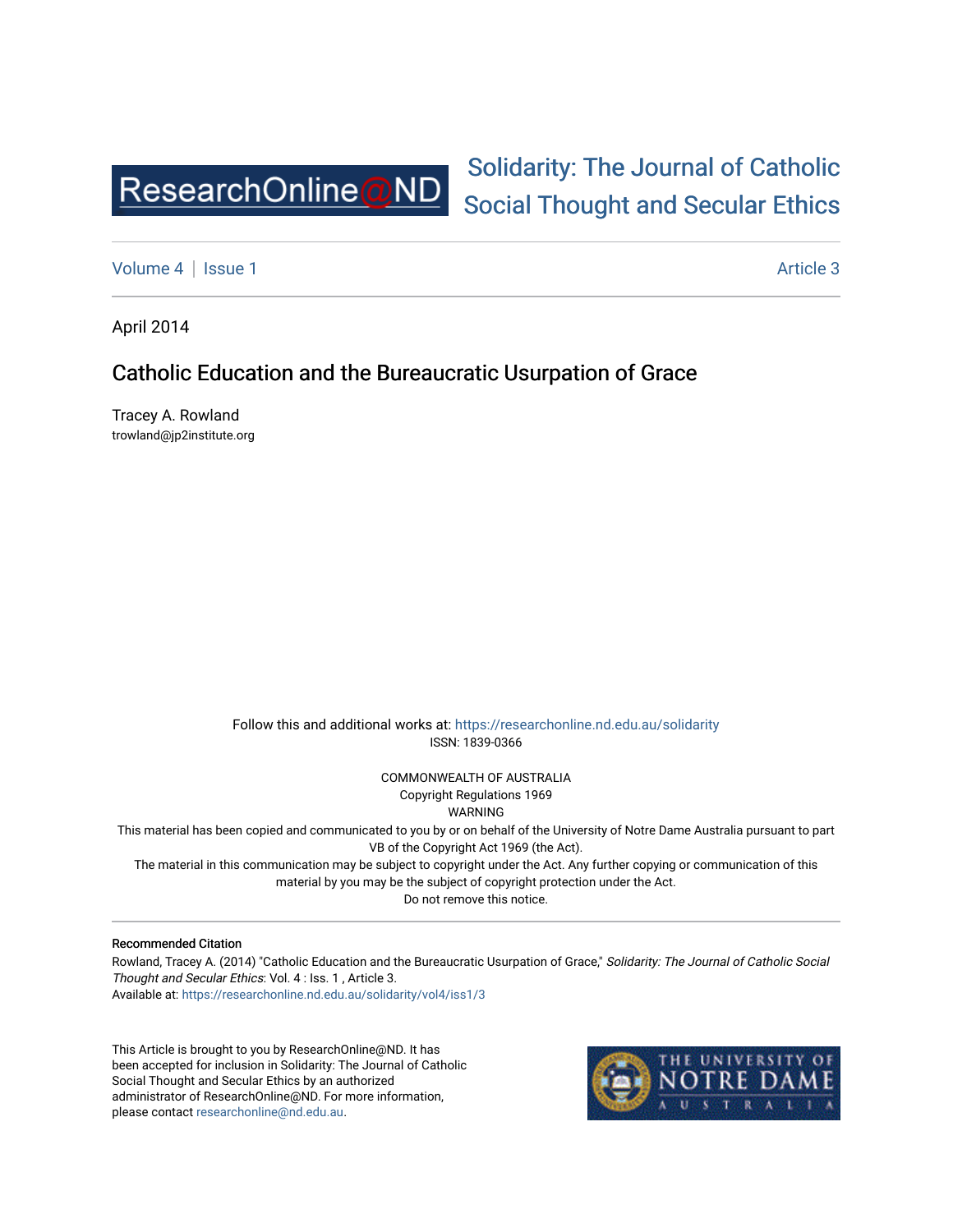Catholic Education and the Bureaucratic Usurpation of Grace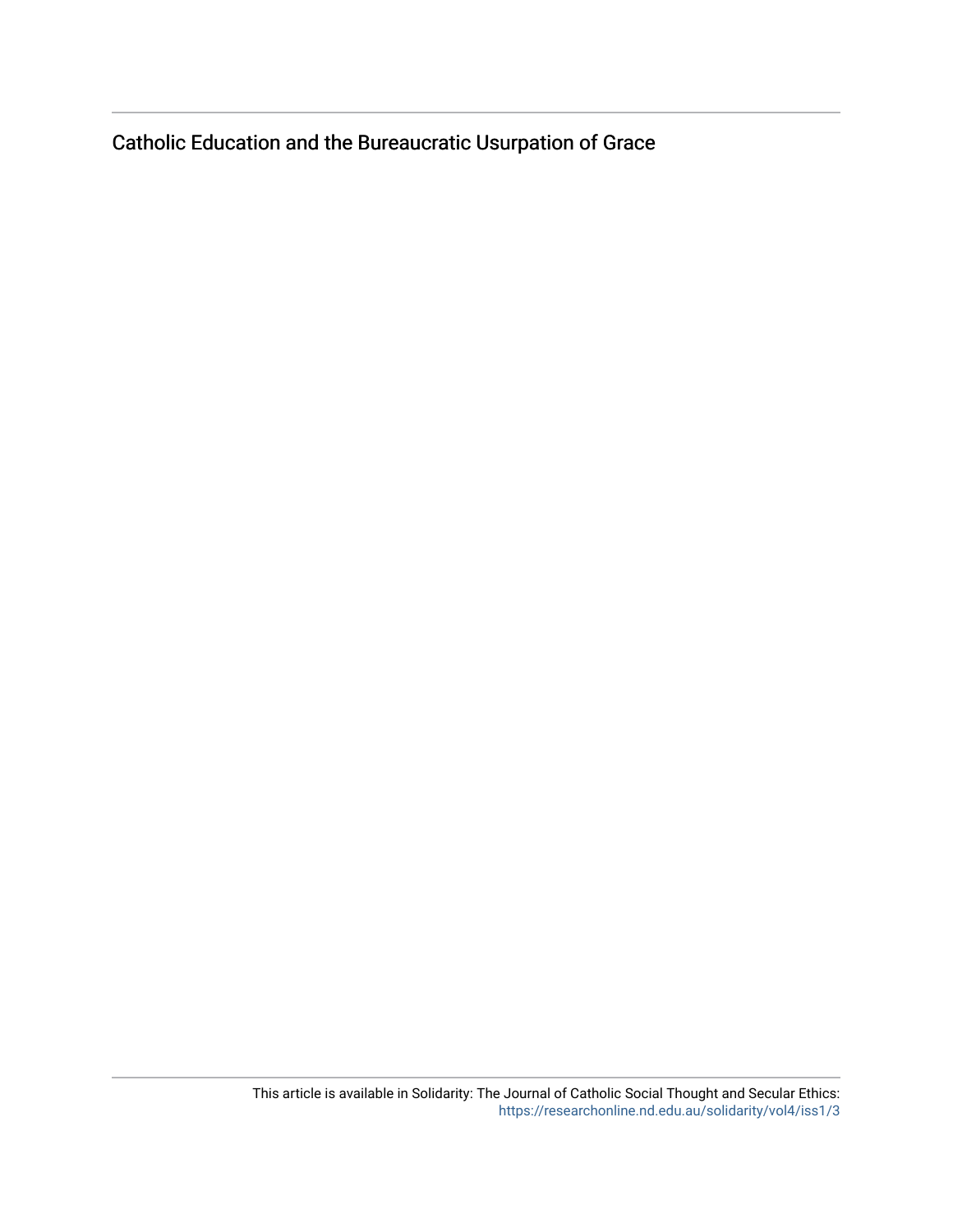## **Catholic Education and the Bureaucratic Usurpation of Grace**

Tracey Rowland

\_\_\_\_\_\_\_\_\_\_\_\_\_\_\_\_\_\_\_\_\_\_\_\_\_\_\_\_\_\_\_\_\_\_\_\_\_\_\_\_\_\_\_\_\_\_\_\_\_\_\_\_\_\_\_\_\_\_\_\_\_\_\_\_\_\_\_\_\_\_\_\_\_\_\_

There are striking similarities between the story of St Marguerite Bourgeoys and that of Australia's first saint, Mary MacKillop. In both cases a young woman struggled to educate children in a developing colony thousands of miles from the centre of Christian civilisation while contending with authorities who were not always people of equal vision and imagination. As Joseph Ratzinger once observed, 'the saints were all people of imagination, not functionaries of apparatuses'. 1

Writing earlier in the twentieth century, the French poet Paul Claudel spoke of the 'tragedy of a starved imagination' and he blamed the Jansenist movement in France for holding the noble faculties of imagination and sensibility in contempt, to which, he suggested, certain lunatics would have added reason itself, but for some sustained opposition from Jesuit quarters. Clearly St. Marguerite had not been infected with the Jansenist mentality although it was the most influential heresy of her time. On the contrary she is someone who in her life's achievements exemplified what Pope Benedict has called 'the humanism of the Incarnation'. This is a humanism founded on the idea that all human persons have been made in the image of God to grow into the likeness of Christ. As the idea was expressed in paragraph 22 of the Conciliar document *Gaudium et spes*, Jesus Christ, the redeemer of man, fully reveals man to man himself and makes his supreme calling clear. This Conciliar theme was reiterated by Pope Benedict in a more recent address delivered to the International Federation of Catholic Universities in 2009. On that occasion the pope exhorted the leaders of Catholic universities to understand that "revelation must constitute the central point of teaching and research", because the human person "is incapable of fully understanding himself and the world without Jesus Christ"<sup>2</sup>

Paragraph 22 of *Guadium et spes* was the most often cited of all the paragraphs of the Second Vatican Council in the speeches and homilies of Blessed John Paul II. It was, one might say, the 'signature tune' of his pontificate.

In his first encyclical, *Redemptor Hominis*, (10.1) the late pontiff followed through the logic of paragraph 22 with his statement that the person who wishes to understand himself must appropriate the whole of the reality of the Incarnation and redemption in order to find himself. He also observed that through the gift of grace, which comes from the Holy Spirit, the human person's social horizons are broadened and raised up to the supernatural level of divine life (DV 58.3). People are then able to free themselves from various forms of social conditioning (DV 60.1). As G.K. Chesterton expressed the concept, the Catholic Church is the only thing that stands between the human person and the indignity of being a child of one's time. Or, as Friedrich Nietzsche would have it, the indignity of being merely another member of the herd – someone who blindly follows social fashions without any evaluation of their meaning.

<sup>1</sup> Joseph Ratzinger, *Images of Hope*, 67.

<sup>&</sup>lt;sup>2</sup> Benedict XVI, 19<sup>th</sup> November 2009.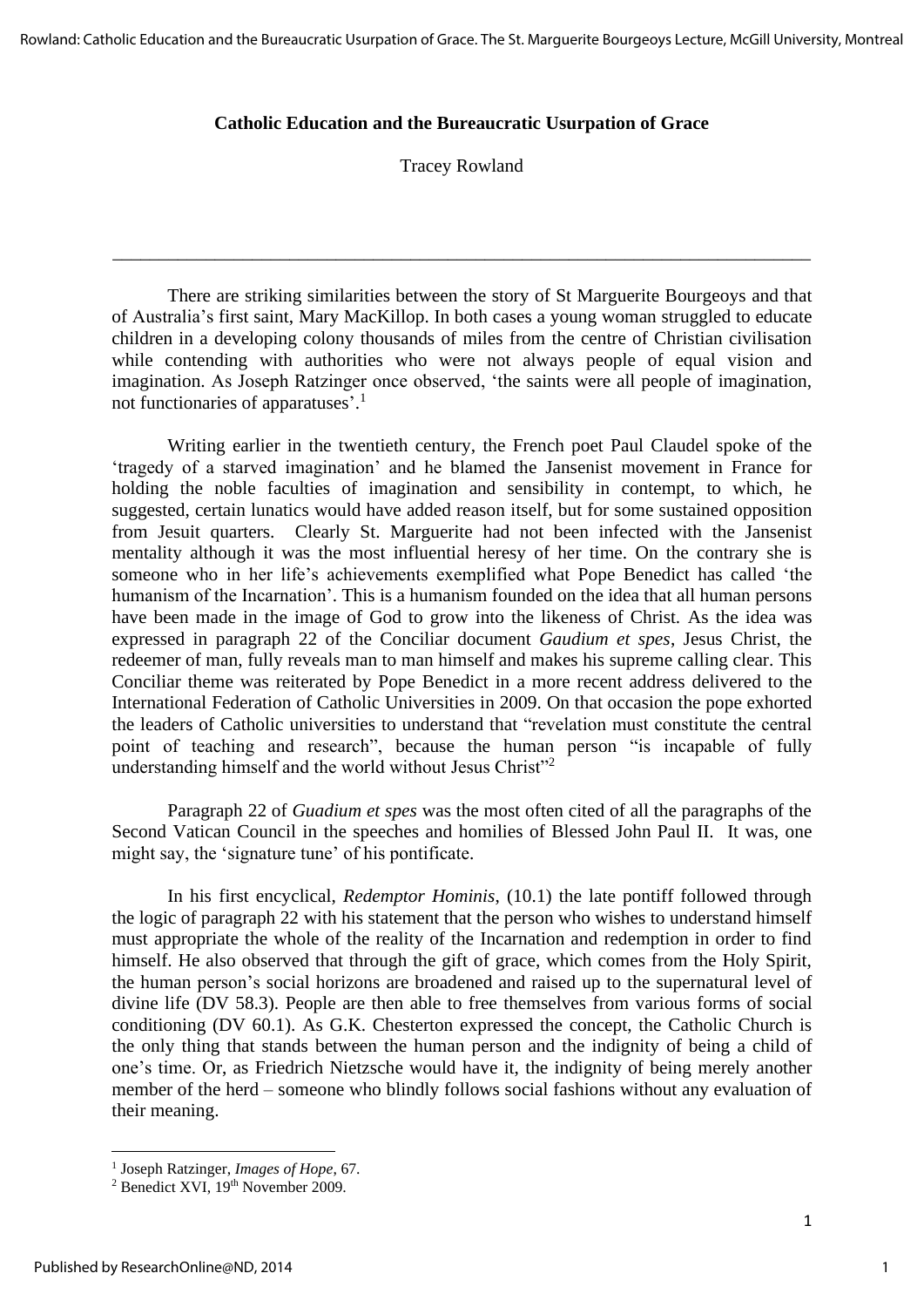Early in the twentieth century, the Bolshevik theoretician Nikolai Bukharin famously argued that human beings are nothing more than collections of social influences united in a small unit as the skin of a sausage is crammed with sausage meat. It is precisely from this kind of predicament that the Church strives to liberate people. As John Paul II remarked in an address to the scholars of Lublin University in 1987 in the dying days of the Communist regime, "the human person must stave off a double-temptation: the temptation to make the truth about himself subordinate to his freedom and the temptation to subordinate himself to the world of objects: he has to refuse to succumb to the temptation of both self-idolatry and of self-subjectification". 3

More recently, another Russian writer called Alexander Boot who is definitely not a Bolshevik, wrote a book with the title *How the West was Lost*. A central thesis of the book is that there are basically three types of people found in the Western world today. He called them *Westman*, (a generic term for Christians), and *Modman Nihilist* and *Modman Philistine*. He probably should have included a fourth type, Islamic Man, but he didn't, so I will confine my remarks to what he said about the relationship between *Westman* and *Modman Nihilist* and *Modman Philistine*. His notion of Modman nihilist would seem to equate with the type of person who succumbs to what John Paul II called 'the temptation of self-idolatry'. The nihilist idolizes himself and acknowledges very few limits to the exercise of his freedom. The typical academic nihilist believes that nature can be controlled and manipulated by science and thus scientific research becomes a kind of holy-grail which promises to free people from the burdens of genetics and perhaps, one day, even death itself. The limits to which the nihilist is prepared to push social boundaries may be found in the publications of the Australian philosopher Peter Singer who is a Professor of Princeton University. Although Singer describes himself as a utilitarian, not a nihilist, his utilitarianism seems to be founded on the idea of giving the maximum number of people the maximum amount of freedom to do whatever they like without any reference to any objective good. Singer not only believes that abortion, euthanasia, and infanticide are acceptable, but he adds to his list, sexual intimacy with one's pets. In short, he eschews any suggestion that there is any order, any inherent logic, within nature, and this is a key hallmark of a nihilist.

The philistine is different. In Nietzschean parlance the philistine is a typical member of the herd who has no higher aspirations than to be a member of the herd. Unlike the nihilist he isn't interested in asserting his individuality against social conventions. Instead, the philistine succumbs to the second temptation identified by John Paul II, that of subordinating himself to the world of objects, allowing his life-style choices to be determined by the most immediately and easily available commodities presented to him in popular culture.

Boot argues that Christians are often defeated in social battles because the nihilist and philistine forces exist in a symbiotic relationship. Although they do not work together in any organisational sense, the arguments of the nihilist are buttressed by the behaviour of the philistine. If Boot is correct in his sociological analysis, then this means that Christian leaders need to fight on a double-front: against high-brow academic nihilism on the one side and low-brow anti-intellectual philistinism on the other.

One might argue therefore that at the heart of Catholic education at all levels, primary, secondary and tertiary, there needs to be an objective to inoculate students against the world-

2

<sup>3</sup> John Paul II, *Apostolic Journey to Poland. Address of John Paul II to the World Culture*. *Aula Magna of the Catholic University of Lublin*, June 9, 1987, sec. 6:3, https://w2.vatican.va/content/john-paulii/it/speeches/1987/june/documents/hf\_jp-ii\_spe\_19870609\_mondo-cultura.html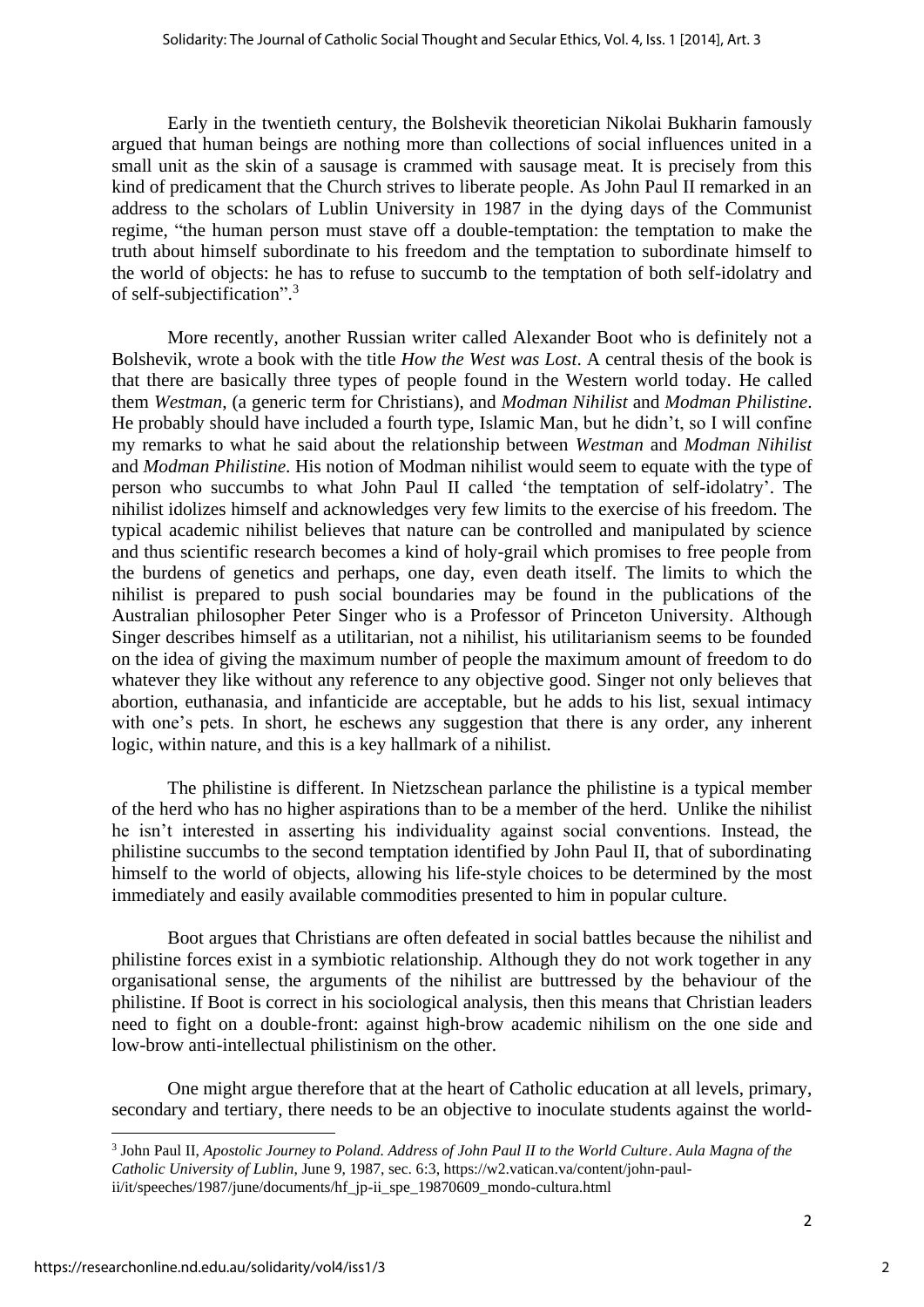views of the nihilist and the philistine. Positively students need to understand that they have some fundamental choices to make between the humanism of the Incarnation as articulated by the Church, the Social Darwinism of Friedrich Nietzsche and his followers with its materialist cosmology, and the equally materialist cosmology of the philistine who is defined precisely by his lack of interest in projects of self-transcendence.

The first step towards this is to have a vision of Catholic education based on a Christocentric Trinitarian theological anthropology. One cannot get beyond first base with students unless they have some rudimentary understanding that they have been created in the image of a Tri-personal God and some understanding of how it is possible for them to relate to each of the Persons of the Trinity. In other words, students need to understand the role of the Holy Spirit in their lives, the role of Christ, and the role of God the Father.

One of my Dominican friends, Fr Peter Knowles, who has now gone to his eternal reward, would often complain that young men entered seminaries believing that the Trinity is an old man, a young man and a bird. That is exactly how the Trinity is represented above the altar of the Holy Trinity Church in Krakow which is the home to the largest Dominican priory in the world. It was perhaps for such reasons that John Paul II wrote a trilogy of encyclicals explaining how the human person stands in relation to each particular Person of the Trinity. The theological content of these Trinitarian encyclicals (*Redemptor Hominis* 1979, *Dives in Misericordia* 1980 and *Dominium et vivificantem* 1986) provides a summary of two millennia of theological reflection and is, arguably, the cement upon which a Catholic notion of education can be built. In *Dives in Misericordia* John Paul II went so far as to assert that linking theo-centrism with anthropocentrism, or we might say, emphasising the relationship between divinity and humanity, rather than setting the two in opposition to each other, is 'one of the basic principles, perhaps the most important one, of the teaching of the last Council'.<sup>4</sup> While Immanuel Kant thought that it made no difference whether people believe that there are 3 persons in the deity or 10, two millennia of Catholic scholarship has taken a different position.

In his work *Augustine and Modernity*, Michael Hanby in fact argued that the key issue in contemporary Catholic life is whether the meaning of human nature and human agency are understood to occur within Christ's mediation of the love and delight shared as a gift between the Father and the Son, or beyond it. He further suggested that one of the many errors of the classical Pelagians was that they attempted to create possibilities for human nature 'outside' the Trinity and the mediation of Christ and in particular that they tried to smuggle a Stoic account of human volition into the Christian tradition.

In contrast to the Stoic tendency to suppress delight and desire in relation to the will, and the Kantian tendency to suppress delight and desire in relation to the intellect, in Catholic anthropology love and reason stand together and work in tandem as the 'twin pillars of all reality'.

Love, along with faith and hope, is a theological virtue. While John Paul II wrote a trilogy of encyclicals dedicated to each Person of the Trinity, Benedict XVI is working on a parallel trilogy on the theological virtues: the first encyclical of his pontificate *Deus Caritas Est*, focused on love, the second encyclical *Spe Salvi*, focused on hope, and we are anticipating a third encyclical on faith.

<sup>4</sup> DM 1.4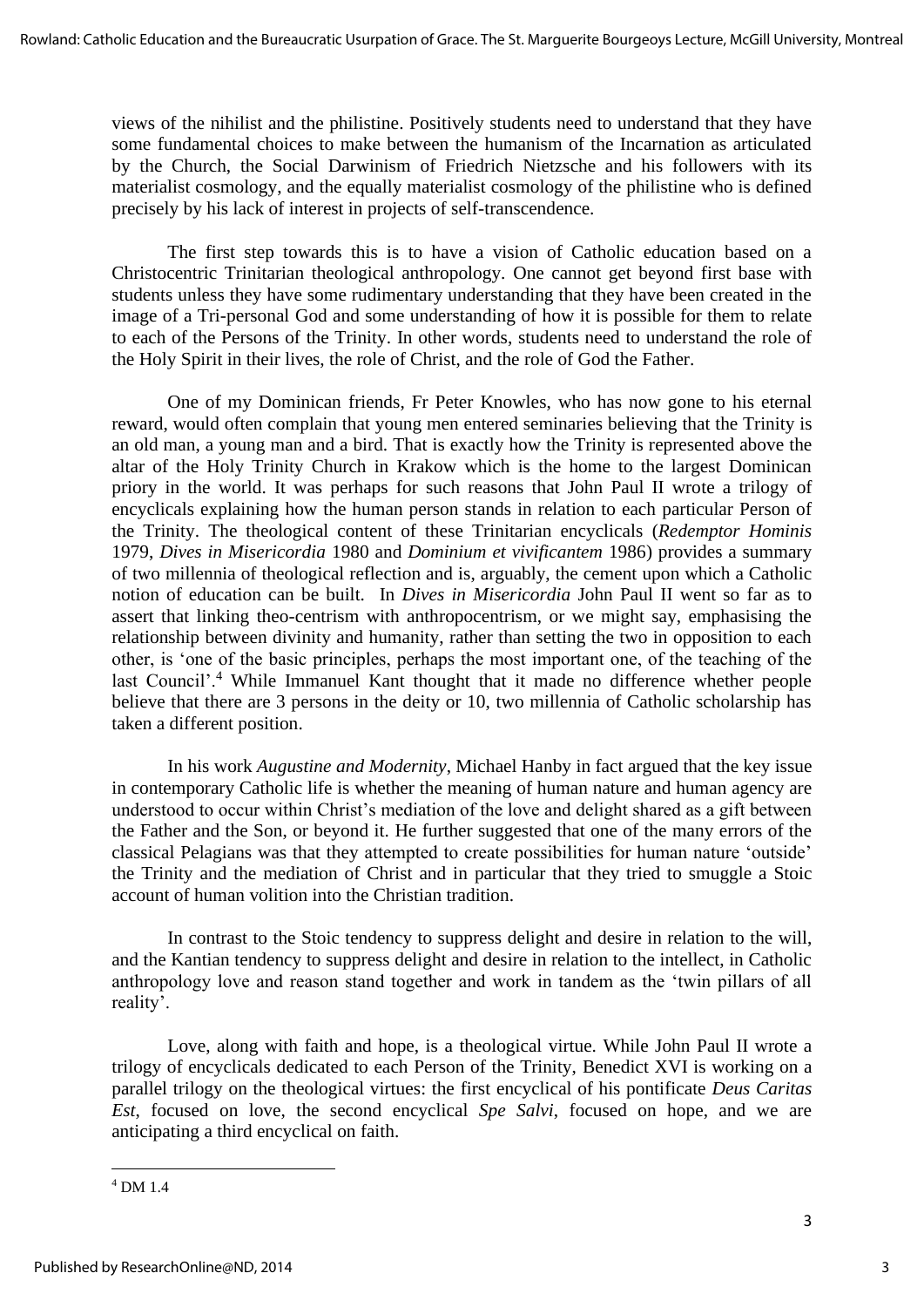The theological virtue of faith operates on the human intellect to lead it to truth, the theological virtue of love operates on the human will to lead it to goodness and the theological virtue of hope has a special association with the human memory and imagination leading these faculties to presentiments of divine glory and beauty. What we call spirituality is therefore, at least in part, a kind of pathology report on how each of the theological virtues is operating within the human person's soul. Different spiritual disorders arise when one or more of the theological virtues are weak.

Pope Benedict has written that two common contemporary spiritual disorders are those he labels "bourgeois pelagianism" and "pious pelagianism". Here his use of the word 'bourgeois' has nothing to do with being a member of the middle class, or at least, not necessarily. He uses the adjective in the same sense as sociologists like Werner Sombart and the historian Christopher Dawson. Sociologists commonly assert that protestant cultures are bourgeois, while Catholic cultures are erotic and aristocratic. The bourgeois mentality is about fitting in with contemporary social norms and being practical and efficient in one's use of resources. The bourgeois temperament is calculating, pragmatic, focused on efficiency and predictable outcomes. It discourages moral heroism as unreasonable and gives priority to the goods of efficacy over the goods of excellence. In contrast, the erotic or aristocratic mentality is all about the passionate pursuit of excellence. Here 'erotic' means passionate in the broadest sense, not in a narrow sexual sense, while aristocratic does not mean born with a title, but the highest or most excellent. It is often said that the movie *Babette's Feast* is an excellent dramatic illustration of the aristocratic or erotic personality type. Babette spends her entire fortune on one party and invites the entire village. There is nothing left over, nothing held in reserve.

Transferred to the spiritual plane the problem Pope Benedict identifies with the bourgeois pelagian is the attitude that God doesn't really expect people to be saints. Benedict diagnoses this mentality as evidence of the spiritual disease of *acedia* – a kind of anxious vertigo that overcomes people when they are presented with the idea that they have been made in the image of God to grow into the likeness of Christ.

The alternative spiritual pathology is that of the pious pelagian. This type of person seeks a relationship with God that is modelled on contemporary professional practices, in particular the practice of enhancing one's *curriculum vitae*. The pious pelagian performs certain works and says certain prayers and expects to get a return on his spiritual investment. While the bourgeois pelagian is guilty of the sin of despair, regarding sanctity as an impossible pursuit, the pious pelagian is guilty of the sin of presumption, assuming that he can have a contractual relationship with God. The bourgeois pelagian is particularly lacking in the theological virtue of hope, the pious pelagian is quite anaemic in relation to the theological virtue of love. Both have a warped understanding of faith.

Saints, like Marguerite, are not lacking in any of the theological virtues, though in many cases they need a particularly strong dose of hope to carry them through all manner of persecutions. No doubt St Marguerite carried in her memory the beauty of the Catholic culture she found in her home town of Troyes and used her imagination under the influence of the theological virtue of hope, to envisage the wilds of  $17<sup>th</sup>$  century Quebec as valleys of pristine Catholic villages. She was not in any sense bourgeois apart from the sound of her surname to Anglophone ears. When presented with the project of travelling to a colony thousands of miles from her home, indeed another continent, where the climactic conditions were harsh and European settlements were frequently attacked by members of the indigenous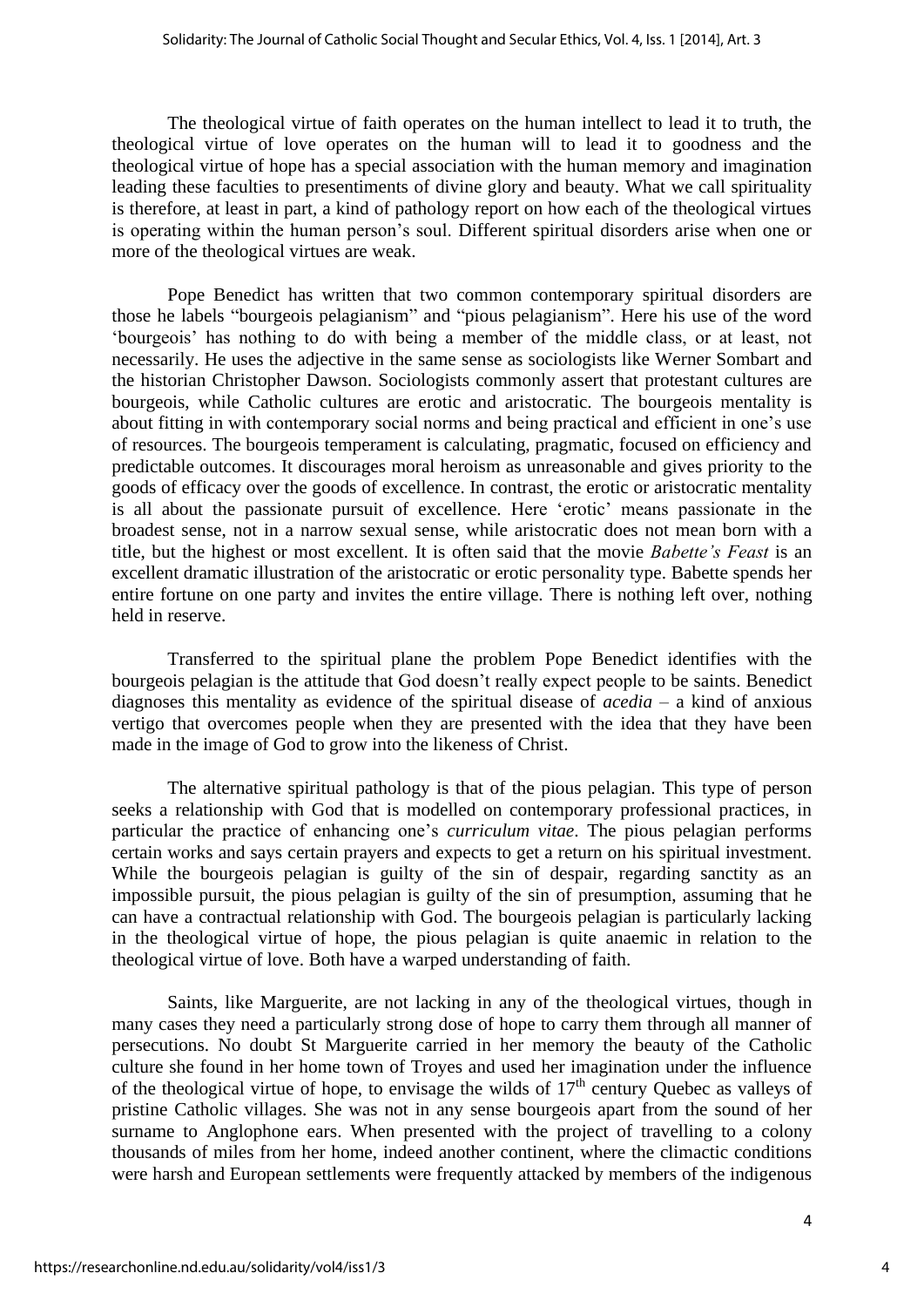population, she didn't make any calculations about the risk. She responded to a divine invitation to invest her life in the erotic project of bringing the faith to Quebec.

In the twentieth century another French Catholic, the author George Bernanos, was also interested in the idea that there is something aristocratic and erotic about authentic Catholic spirituality. He was concerned about the problem which the young Karol Wojtyła described as 'servile conformism' or we might say, 'herd-like' or philistine behaviour. Bernanos wrote of a 'flight to conformism' – 'the blissful servitude that dispenses one from both willing and acting, that doles out a little task to each one and that, and in the near future, will have transformed man into the biggest and most ingenious of insects – a colossal ant'.<sup>5</sup> He believed that modern man adores bureaucratic systems because it dispenses him from the daily risk of judging. His choices are made by the system for him. The analogue in Bernanos's writings between the bourgeois spiritual disposition and the aristocratic spiritual disposition is between the dispositions of the imbecile and the *honnête homme,* between a technocratic servility and an 'aristocracy of the spirit'. One might argue that for Bernanos the imbecile embodies the worst elements of bourgeois pelagianism and philistinism. In his work, *We, the French*, Bernanos wrote:

There exists a Christian order. This order is the order of Christ, and the Catholic tradition has preserved its essential principles. But the temporal realization of this order does not belong to the theologians, the casuists, or the doctors, but to us Christians. And it seems that the majority of Christians are forgetting this elementary truth. They believe that the Kingdom of God will happen all by itself, providing they obey the moral rules (which, in any event, are common to all decent people), abstain from working on Sunday (if, that is, their business doesn't suffer too much for it), attend a Low Mass on this same day, and above all have great respect for clerics....This would be tantamount to saying that, in times of war, an army could quite fulfil the nation's expectations if its men were squeaky clean, if they marched in step behind the band, and saluted their officers correctly.<sup>6</sup>

These words were composed in 1939 and the examples today would be different. We rarely distinguish between high Masses and low Masses since most of our Masses are low Masses, and it has being a long time since I confessed to spending my Sundays writing papers, but Bernanos' point is still relevant, that Christianity is not really about following rules and regulations. These have their place but they are very much ancillary to the personal relationship to the Persons of the Trinity. It is perhaps for this reason that Pope Benedict began his encyclical *Deus Caritas Est* by emphasising that Truth is a Person.

Implicit within the mentality of the bourgeois Pelagian is a failure to critically analyse contemporary culture from a theological standpoint. This is not only a spiritual pathology of the individual but when it becomes a prevalent pathology it adversely affects the mission of the Church to be the light of the world.

In an essay on the Christocentrism of John Paul II, Cardinal Angelo Scola concluded with the rather chilling observation that 'only Christians can make the antichrist possible since the anti-Christ is possible only if he maintains a Christianity without Christ as the point of reference'.<sup>7</sup> In other words, an anti-Christ never arises without his anti-Christian culture or

<sup>5</sup> Hans Urs von Balthasar, *Bernanos: An Ecclesial Existence*, (San Francisco: Ignatius, 1996), p.588.

<sup>6</sup> As quoted by von Balthasar in *Bernanos: An Ecclesial Existence* (San Francisco: Ignatius, 1996): 555.

<sup>&</sup>lt;sup>7</sup>Angelo Scola, "Claim" of Christ, "claim" of the world: On the Trinitarian Encyclicals of John Paul II; *Communio*, 18 (Fall, 1991): 322-331 at 331.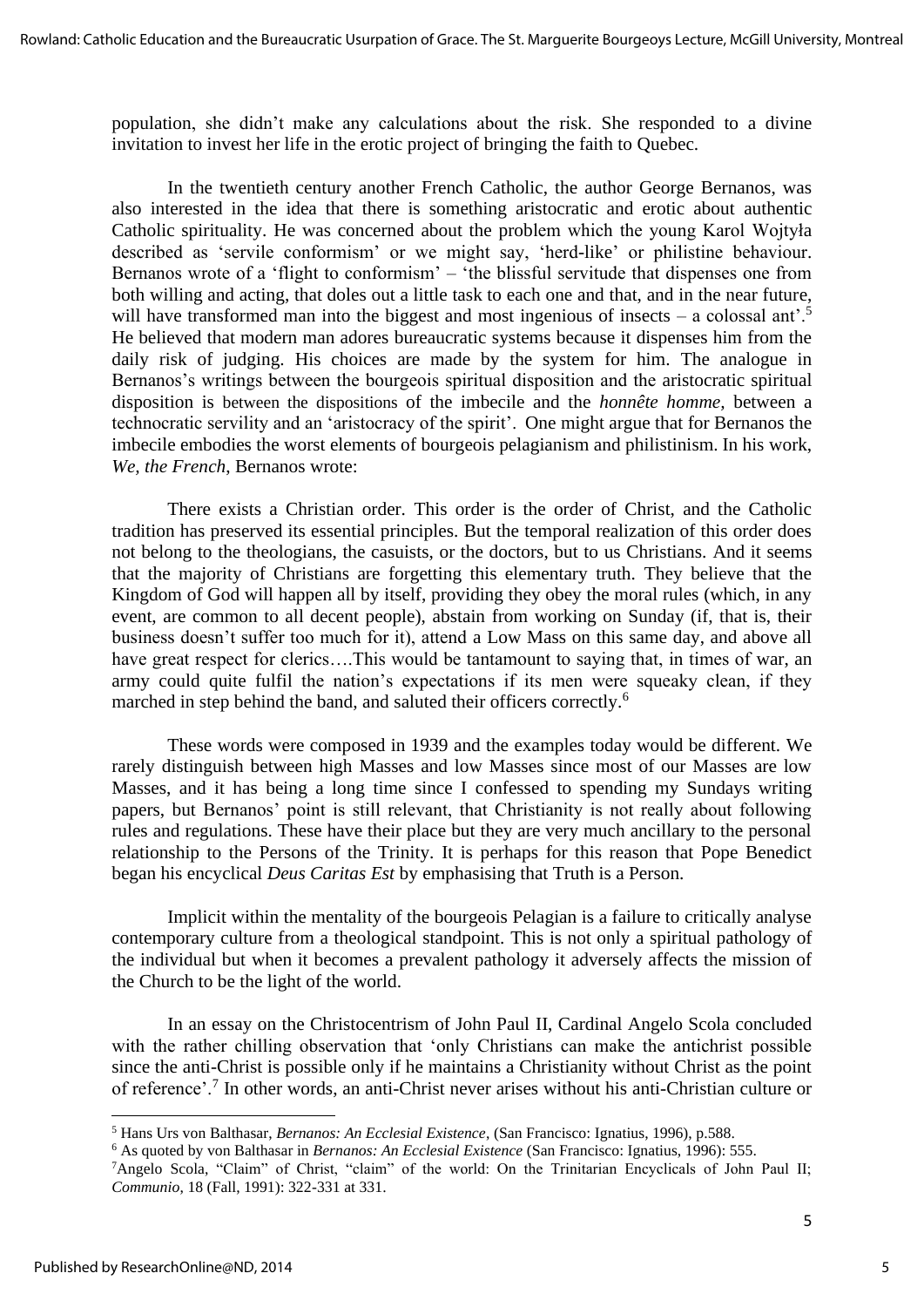movement being in some sense parasitic on the Christian tradition. For example, Marxism was a system of thought which substituted a materialist cosmology for a Christian cosmology but otherwise sought to offer people many of the soteriological benefits of Christianity while Adolf Hitler's peculiar intellectual cocktail included a diabolical appropriation of a Christian liturgical sensibility. This means that one of the greatest dangers for Catholic educational institutions in our present time, when governments throughout the western world are actively promoting the ideology of secularism as a new social glue and civic virtue, is that Catholic educational leaders might be tempted, for reasons of avoiding friction with governments, to offer students a package of "Christian values" somehow distilled from Christ and his grace. To borrow an expression from William T Cavanaugh, the temptation is for people to think that Christian symbols need to be 'run through the sausage-grinder of social ethics before coming out at the other end as publicly digestible policy'. In other words, the idea is that since many people desire the social side-benefits of Christianity, but they don't want to buy the whole package, the best way forward is for some corporate governance "sausage grinder" to extract the Christian values from the Christian cosmology and anthropology before offering the sanitised values to the post-Christian world. Such practices have a selfsecularising effect on Catholic institutions.

John Henry Newman alluded to this problem when he wrote that 'in every age of Christianity, since it was first preached, there has been what may be called a religion of the world, which so far imitates the one true religion, as to deceive the unstable and unwary'. Newman went on to explain that different generations have a tendency to fasten on to some one aspect of Christianity, profess to embody this in its practice, while neglecting all other parts of the Church's teaching. He concluded that those who cultivate 'only one precept of the Gospel to the exclusion of the rest, in reality attends to no part at all'. The whole tendency he associated with the mind of the devil. $8$  As Joseph Ratzinger once remarked:

"…a Christianity and a theology that reduce[s] the core of Jesus ['s] message, the 'kingdom of God' to the 'values of the kingdom' while identifying these values with the main watchwords of political moralism, and proclaiming them, at the same time, to be the synthesis of all religions – all the while forgetting about God, despite the fact that it is precisely he who is the subject and the cause of the kingdom of God', 'does not open the way to regeneration, it actually blocks it."<sup>9</sup>

What Ratzinger identified in this passage was a slippery slope. First the notion of the 'kingdom of God', that is, of the reign of Christ over the entire world, his sovereignty one might say, is toned down to a package of values or dispositions. While such dispositions may very well include a belief that love of one's neighbour is a good thing or mercy and compassion are good things, the tendency is for the values to lose their specific Christian difference and become correlated to what Ratzinger called 'the watchwords of political moralism' or the fashionable secular political projects, most of which tend to be based on the master narrative of the  $18<sup>th</sup>$  century, the idea that freedom and enlightenment flow from liberation from various traditions, especially liberation from Christianity.

The classic example of this sort of practice is found in Catholic educational institutions where employees are instructed not to make too much fuss about Christ and the

6

<sup>8</sup> John Henry Newman, *The Heart of Newman: A Synthesis*, Erich Pryzwara (ed), (San Francisco: Ignatius, 1947): 371.

<sup>9</sup> Joseph Ratzinger, 'Europe in the Crisis of Cultures', *Communio: International Catholic Review*, 32 (2005): 345-56 at 346-7.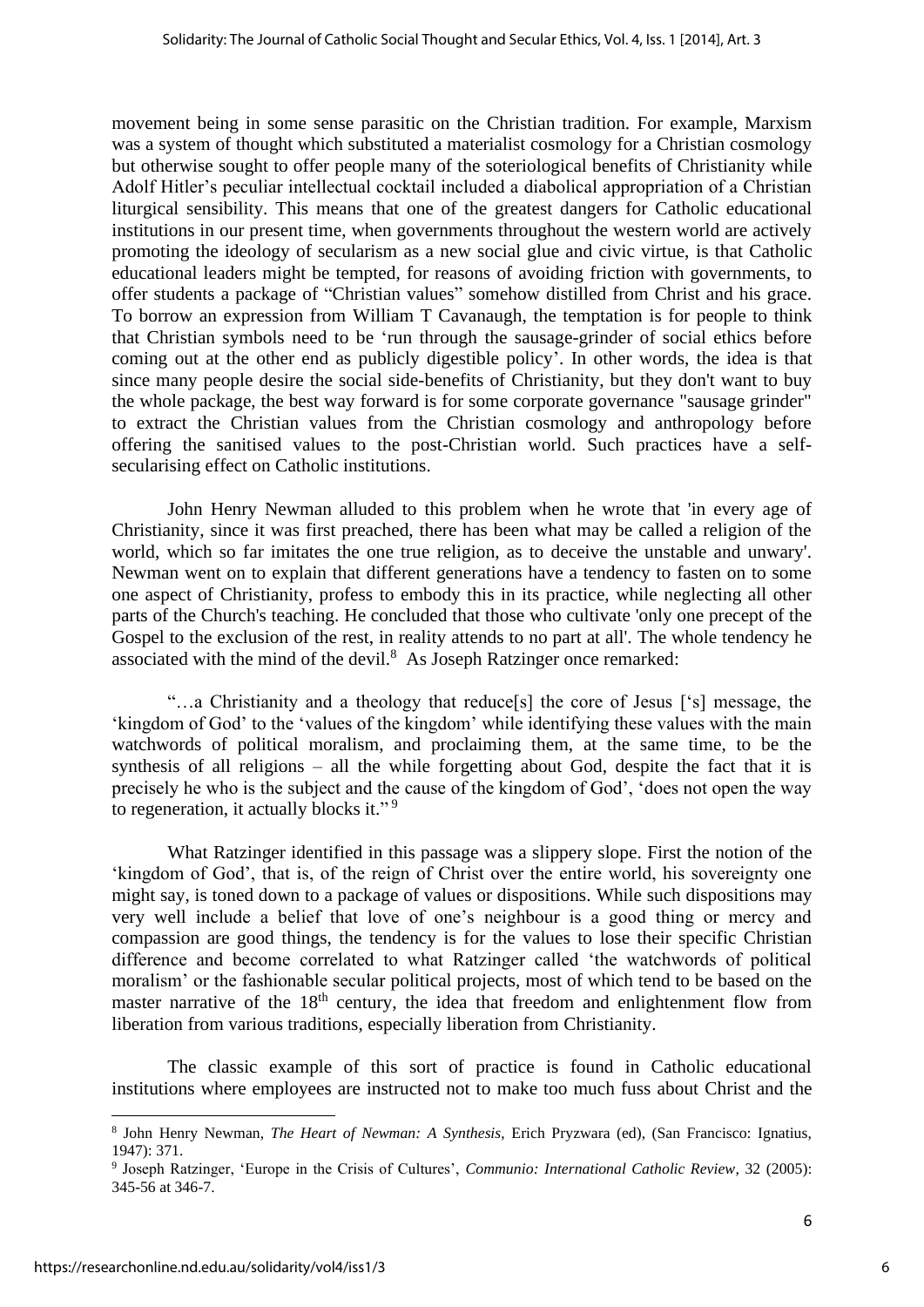Trinity but to focus on social justice projects within the local community. This is especially so in Catholic Universities where a large percentage of the student body is not Christian, let alone Catholic. The idea is that no one can seriously have a problem with philanthropy and thus one can detach the socially acceptable Catholic philanthropy from the socially contentious claims about the sovereignty of Christ or kingdom of God. Ratzinger's point is that when these practices take root in Catholic institutions as general policy orientations they render those institutions impotent as far as the task of proclaiming the Gospel is concerned.

As early as 1963 Hans Urs von Balthasar was alert to this problem. In a work on aspects of the theology of history he argued that:

The Gospel and the Church [may be] plundered like a fruit tree, but the fruits, once separated from the tree, go rotten and are no longer fruitful. The 'ideas' of Christ cannot be separated from Him, and so they are of no use to the world unless they are fought for by Christians who believe in Christ, or at least by men who are inwardly, though unconsciously, open to Him and governed by Him. Radiance, [he said] is only possible when the radiant centre [that is, Christ] is active and alive. There can be no shining from stars long dead.<sup>10</sup>

Balthasar noted that whereas in Patristic times people spoke of the Christian practice of 'plundering the spoils of the Egyptians' that is, assimilating the best of pagan thought into Christian theology, over the past couple of centuries there has been a reverse practice of neopagans plundering the spoils of Christianity by taking over Christian concepts and values, detaching them from the core principles of the Creed, and assimilating them to fashionable contemporary ideologies. Balthasar exhorted Christians not to be gulled into believing that the neo-pagans mean the same things by the same concepts. Similarly, Georges Bernanos suggested that each time Christians try to dress up Christian ideas in secular dress and send them out into the world of ideas, they 'get raped at the next corner by some slogan in uniform'.

More recently, in a commentary on *Caritas in Veritate*, Pope Benedict's encyclical on charity, Cardinal Paul Cordes had this to say:

Sometimes Church discussion gives the impression that we could construct a just world through the consensus of men and women of good will and through common sense. Doing so would make faith appear as a beautiful ornament, like an extension on a building – decorative, but superfluous. And when we look deeper, we discover that the assent of reason and good will is always dubious and obstructed by original sin – not only does faith tell us this, but experience, too. So we come to the realization that Revelation is needed also for the Church's social directives: the source of our understanding for "justice" thus becomes the LOGOS made flesh.<sup>11</sup>

In *Caritas in Veritate* Benedict XVI also wrote that a 'humanism that excludes Christ is an inhuman humanism'. This is consistent with his earlier statements in the second half of *Deus Caritas Est* where he emphasised that Christian charity is essentially different from other forms of social welfare. While professional competence is a fundamental requirement of the work of Christians in charitable institutions, it is not alone sufficient. Christian love

<sup>10</sup> Hans Urs von Balthasar, *Das Ganze in Fragment, Aspekte de Geschichtestheologie* (Einsiedeln: 1963) as quoted in John Saward, "Chesterton and Balthasar: the Likeness is Greater', *Chesterton Review*, Volume XXII, Number 3, (August 1996):314.

<sup>&</sup>lt;sup>11</sup> Address to the Australian Catholic University, Sydney, 2009.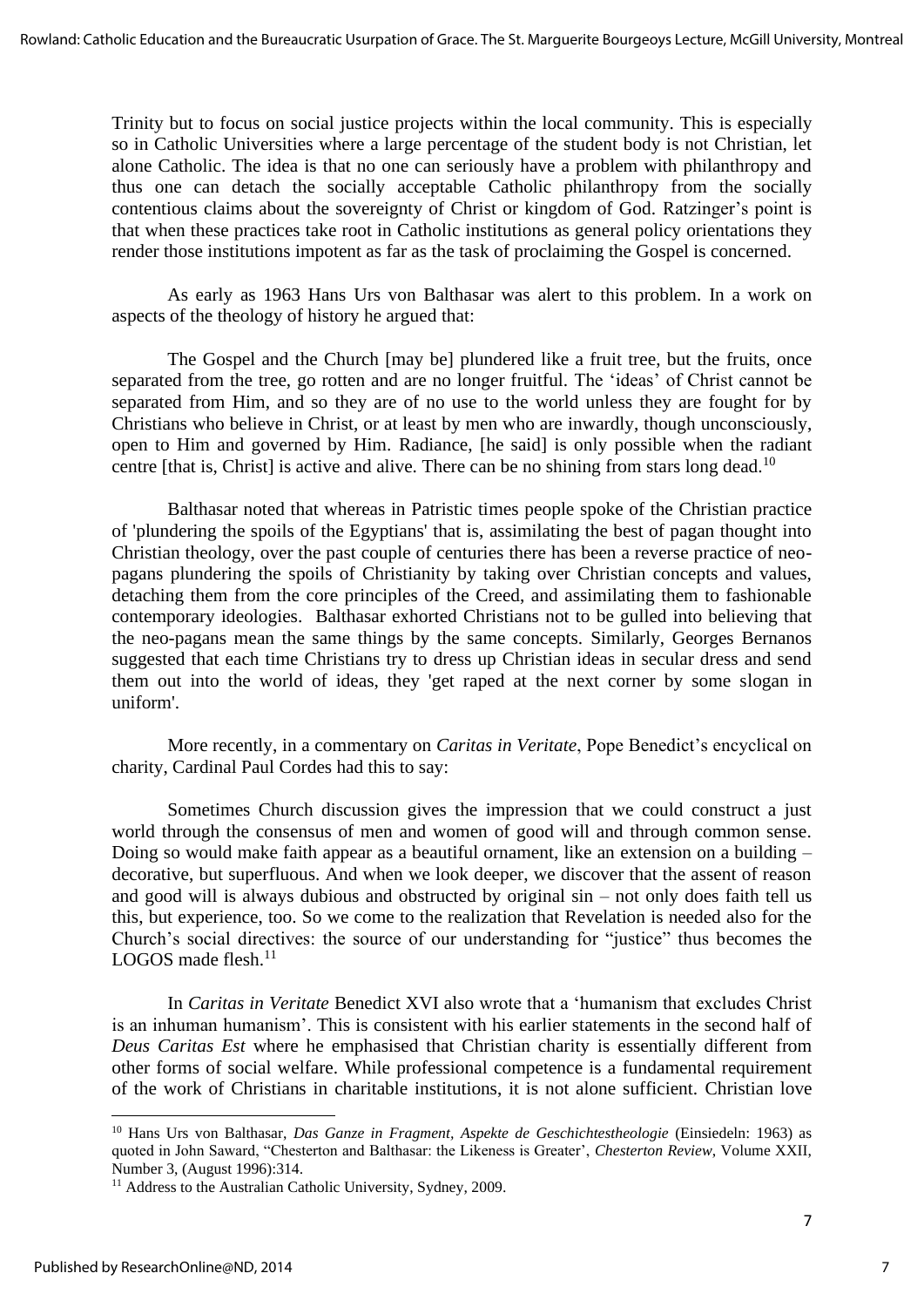should transform the very ethos, the fundamental practices, of Christian institutions. In practice this means that Catholic schools should not be just like government schools with an extra class called religious education, and Catholic hospitals should not be just like government sponsored hospitals with the occasional crucifix, statue of a saint or prayer room. This is because Christian love, if authentic, changes everything.

Speaking of the Church's philanthropic work, Cordes rhetorically asks: what kind of person do we wish to promote? Do we desire development that limits the human person to a purely worldly horizon, consisting only in material well-being?

This raises a theological question of how the grace of the Incarnation is mediated through the Church's educational institutions and her social agencies? And this issue in turn leads into the territory of institutional practices and what is often called the ethos of institutions.

My particular interest is in how contemporary bureaucratic practices operate to usurp the work of grace in our educational institutions, and thus become a barrier to the humanism of the Incarnation. Just as Alasdair MacIntyre argued in his work *Three Rival Versions of Moral Enquiry*, that there are at least three rival versions of justice and rationality operative in western societies today, there are also, I would argue, at least three rival tables of virtues and vices to govern institutional practices: one associated with the Catholic tradition, one with the Liberal tradition and one with the Post-Modern tradition, though I think that in most institutions the practices are more liberal than post-modern. Fundamental to this framework is the idea that institutional cultures are formed by different modes of participation in various social practices.

In his analysis of these issues Alasdair MacIntyre famously draws upon the Thomistic observation that every human action has both a transitive and intransitive dimension, that is to say that every human act has an impact on the world at large, and an internal impact on the soul of the person performing the action. John Paul II took up this theme in the first of his social encyclicals *Laborem Exercens* in which he argued that the intransitive dimension of human labour, that is the internal effect of one's work, is actually much more important than the transitive dimension. The Catholic tradition is therefore keenly interested in the relationship between actions and character-formation.

It is for this reason that it is often said that authority within the Catholic Church is usually a mixture of traditional and Charismatic authority rather than rational-legal or bureaucratic authority. These terms, traditional, charismatic and rational-legal are taken from the discipline of sociology, in particular from Max Weber's classification. According to Weber, the legitimacy of traditional authority comes from some particular intellectual tradition; the legitimacy of charismatic authority comes from the personality and leadership qualities of the individual; and the legitimacy of rational-legal derives from powers that are [bureaucratically](http://en.wikipedia.org/wiki/Bureaucracy) and legally attached to certain positions. The key difference between what Max Weber called charismatic authority and bureaucratic authority is that bureaucratic authority is based on academic qualifications not reputation of character, and operates in such a way that the personal judgements of the bureaucrat do not inform his decision-making, whereas, with charismatic authority, personal judgements can and usually do inform decision-making and the basis of charismatic authority tends to be a combination of qualifications and character with character being the more important issue. When explaining the difference between charismatic and bureaucratic authority Weber used the Catholic

8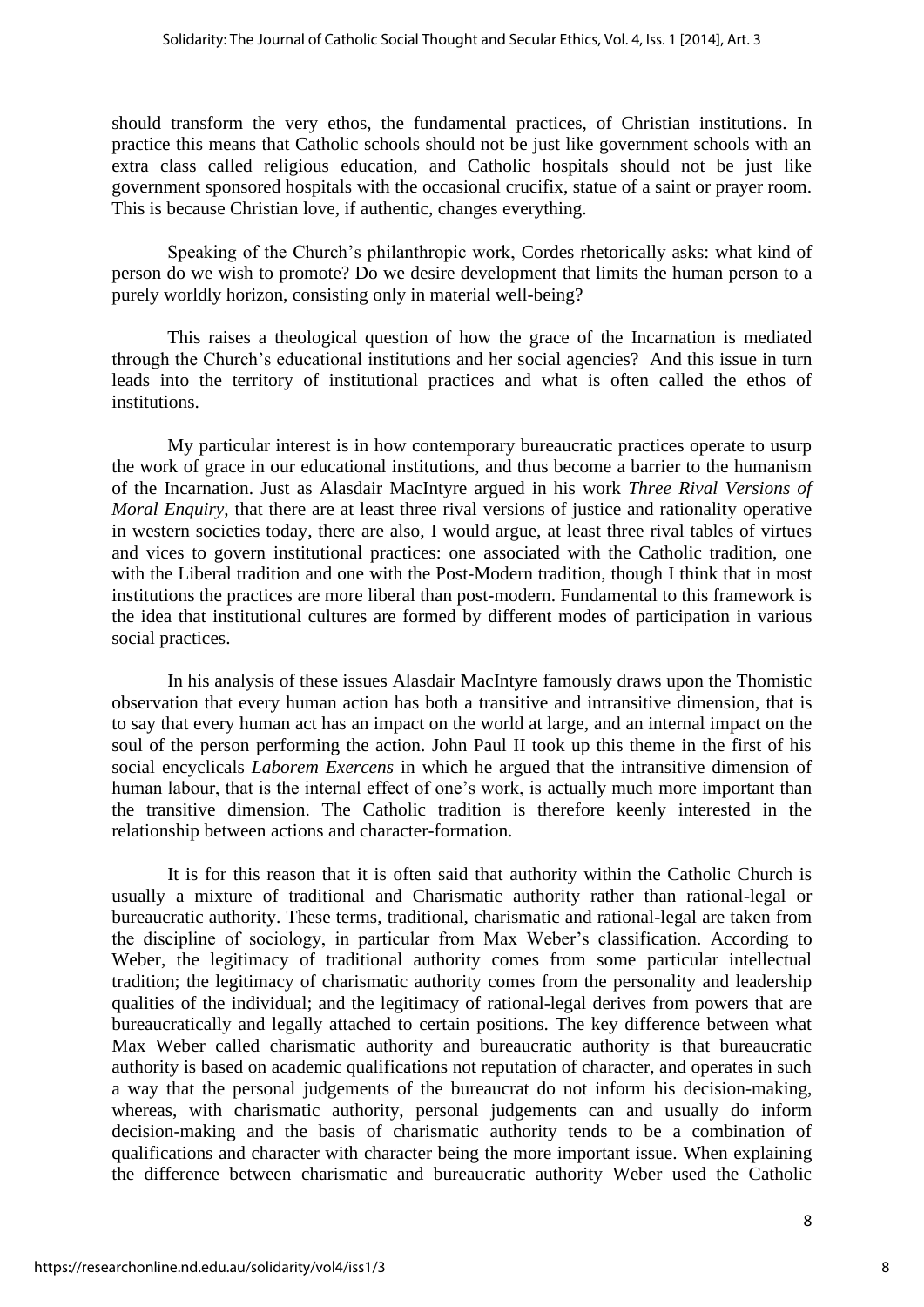hierarchy and religious orders as his key example of institutions operating by reference to charismatic authority. Prior to the 1960s the culture or ethos of most Catholic institutions was fostered by a mixture of traditional and charismatic authority where the tradition was the Catholic faith itself, understood both as a collection of beliefs and also a collection of liturgical practices.

With the crisis in religious life that followed the cultural revolution of the 1960s the governance of many Catholic institutions, including educational institutions, transferred from religious Orders to professional laity. There is nothing in itself wrong with this, but the demise of the charismatic authority of the religious orders has coincided with the ascendency of rational-legal authority in other social institutions, such as courts, parliaments, the public service, indeed almost every significant social institution, except, to some degree at least, the military. In this general social climate, Catholic institutions seem to be going out of their way to mimic the bureaucratic practices of the corporate world without any awareness of the philosophical and theological principles in play and at stake. This danger appears to have two sources: one internal and one external.

The internal source is the desire of Catholic leaders to appear competent and professional in the eyes of the world. This is a laudable desire. There is nothing inherently virtuous about being a misfit, odd or idiosyncratic. But any conformity should not be uncritical. Catholic educational leaders need to be at least conscious of the character and limitations of rational-legal bureaucratic authority.

Quite an extensive analysis of the problems with rational-legal bureaucratic authority can be found in Alasdair MacIntyre's early publications. MacIntyre formed his judgments on this mode of authority during a period in his life when he was a Marxist. He now describes this period as 'wrong-headed' but it gave him lots of insights into contemporary political theory, and in particular, the power-games played through the exercise of bureaucratic authority. It taught him that materialists, that is, people who don't believe in things like souls, almost always end up in a love affair with policies, procedures and bureaucracy in general. This was especially true of Marxist regimes. This is because of their inherent distrust of the individual and because they find it difficult to make distinctions between persons on the basis of standards such as wisdom and prudence. The moment one walks into the territory of wisdom and prudence one has to acknowledge that some people are better at making judgments than others and then one flounders about looking for some purely biological explanation which leads into the dangerous territory of racism, or, eschewing a purely biological explanation, one is confronted with the terrible reality that there might be some value in the Christian cosmology. Thus materialists of all species, including the Marxist and the Liberal, have a tendency to use bureaucracy as a means of controlling human behaviour to achieve their social engineering objectives. It is an approach to governance which is designed to side-step character judgments.

Against the background of his personal experience as a Trotskyite, the most intellectual species of the Marxist genus, MacIntyre argues that the appeal to "managerial skills or expertise" as the source of bureaucratic authority is often an attempt to blur the distinction between manipulative and non-manipulative conduct.<sup>12</sup> Instead of the authority of institutions resting upon what Weber called rational-legal authority, MacIntyre suggests that

<sup>12</sup> Alasdair C. MacIntyre. *After Virtue: A Study in Moral Theory*. 3rd ed. Notre Dame, Ind: University of Notre Dame Press, 2007.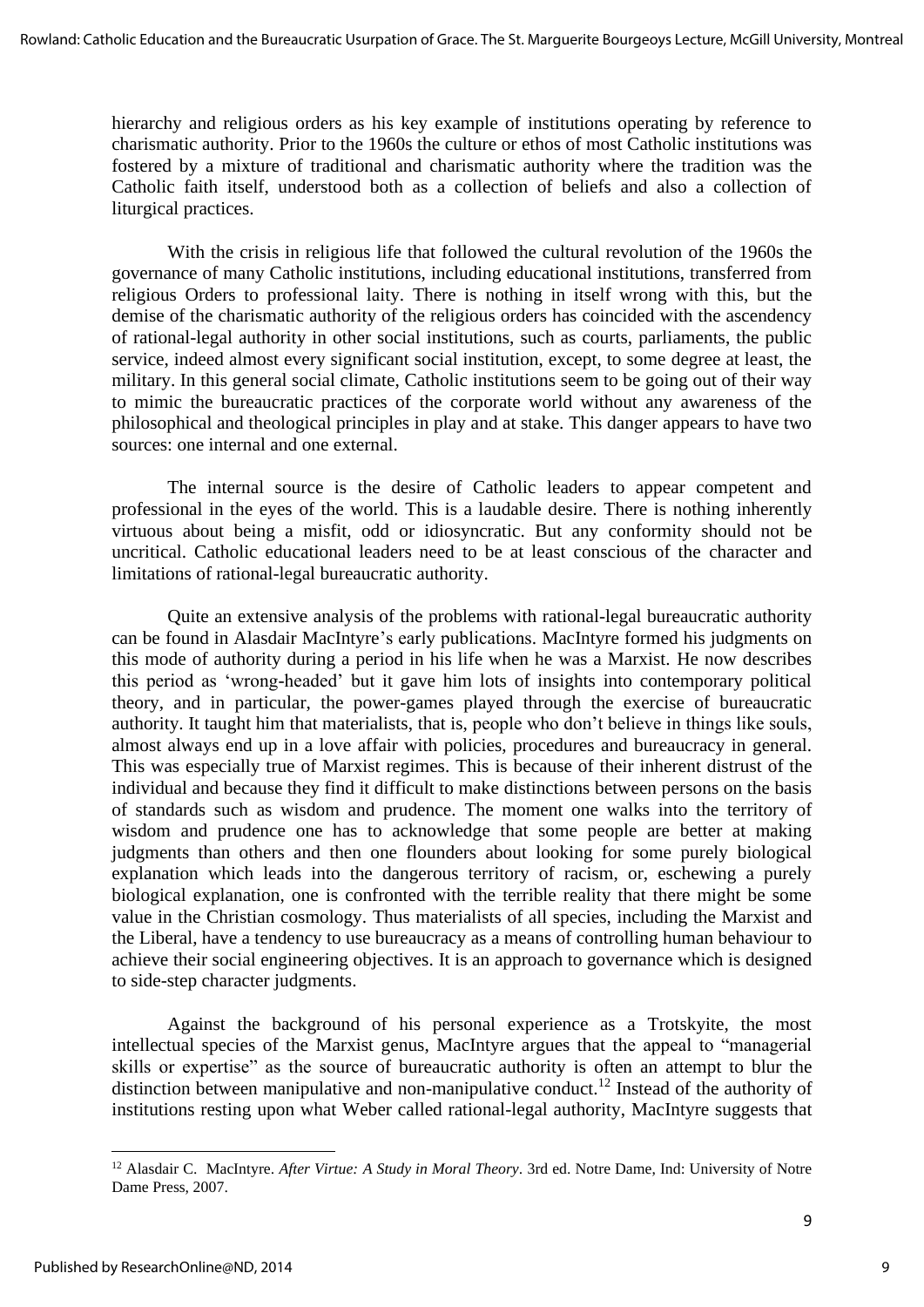institutions should derive their authority from the tradition upon which they were founded and that this was the case in pre-modern societies, including the society of the great universities established before the 18th century - Oxford, Cambridge, Bologna, the Sorbonne, Cologne, Salamanca etc. He acknowledges that such societies had formal organisations, that is, they had administration, but he argues that those in authority always had to justify their decisions against appeals to the authority of the tradition upon which the organisation was originally established.<sup>13</sup> He further argues that it is precisely because of the breakdown of traditions that bureaucratic modes of organisation arise; and that it is of the nature of bureaucratic ideology to conceal the features of contestable concepts and situations which arise as a consequence of the breakdown. Where viable traditions do exist however they shape the ethos of the organisations which are founded upon them and the extent to which an organisation is flourishing can be determined by reference to the degree to which it reaches the ends and objectivise prescribed by the tradition. For example, a Catholic school could be said to be more or less flourishing with reference to the degree to which it produces graduates who are participants in the humanism of the Incarnation, or less poetically, people who are actually practising Catholics.

David L Schindler has added to this basic Thomistic insight the idea that practices all have their own internal logic and he has drawn a distinction between practices and ways of thinking which have the form or logos of the machine and the form or logos of love.

It is typical of bureaucratic practices that they take the form of the machine. Their rationality is a bureaucratic rationality which is not connected to the pursuit of any transcendental such as truth or beauty or goodness.

Moreover, Schindler argues that the contest between the form of the machine and the form of love is also at the heart of the contemporary secularisation of many Catholic educational institutions. He believes that as a matter of principle 'the order of knowledge itself is to be drawn first…from the order of love as revealed in the divine and indeed sacramental realities of God, Christ and the Church, and not first from the order of physics, mechanistically conceived'.<sup>14</sup> He concludes that:

The basic flaw of the modern academy lies in the presumption that the order of the mind is primarily mechanistic and the life of the spirit primarily voluntaristic; in the presumption that contemplation and worship and love and service have nothing to do with the inner workings of 'critical' intelligence, with the very form and content of intelligence as such, as it operates down through all the disciplines, including the "natural-physical" sciences.<sup>15</sup>

A similar argument has been made by Adrian Walker in the following terms:

…there exists an intimate relation between human knowing and Christ such that the decision for or against Christ that *in concreto* occurs in all knowing because of the universality of the offer of grace does not determine only one's openness or closure to Christ himself, but also the openness or closure of reason itself to reality as a whole (which, indeed,

<sup>13</sup> "Social Science Methodology as the Ideology of Bureaucratic Authority: in M. S. Falco (ed); *Through the Looking Glass: Epistemology and the Conduct of Enquiry* (Washington University Press, 1979): 57-58.

<sup>&</sup>lt;sup>14</sup> David L Schindler, 'The Catholic Academy and the Order of Intelligence: The Dying of the Light', *Communio*, 26 (Winter, 1999): 722-745 at 736.

<sup>15</sup> David L. Schindler, 741.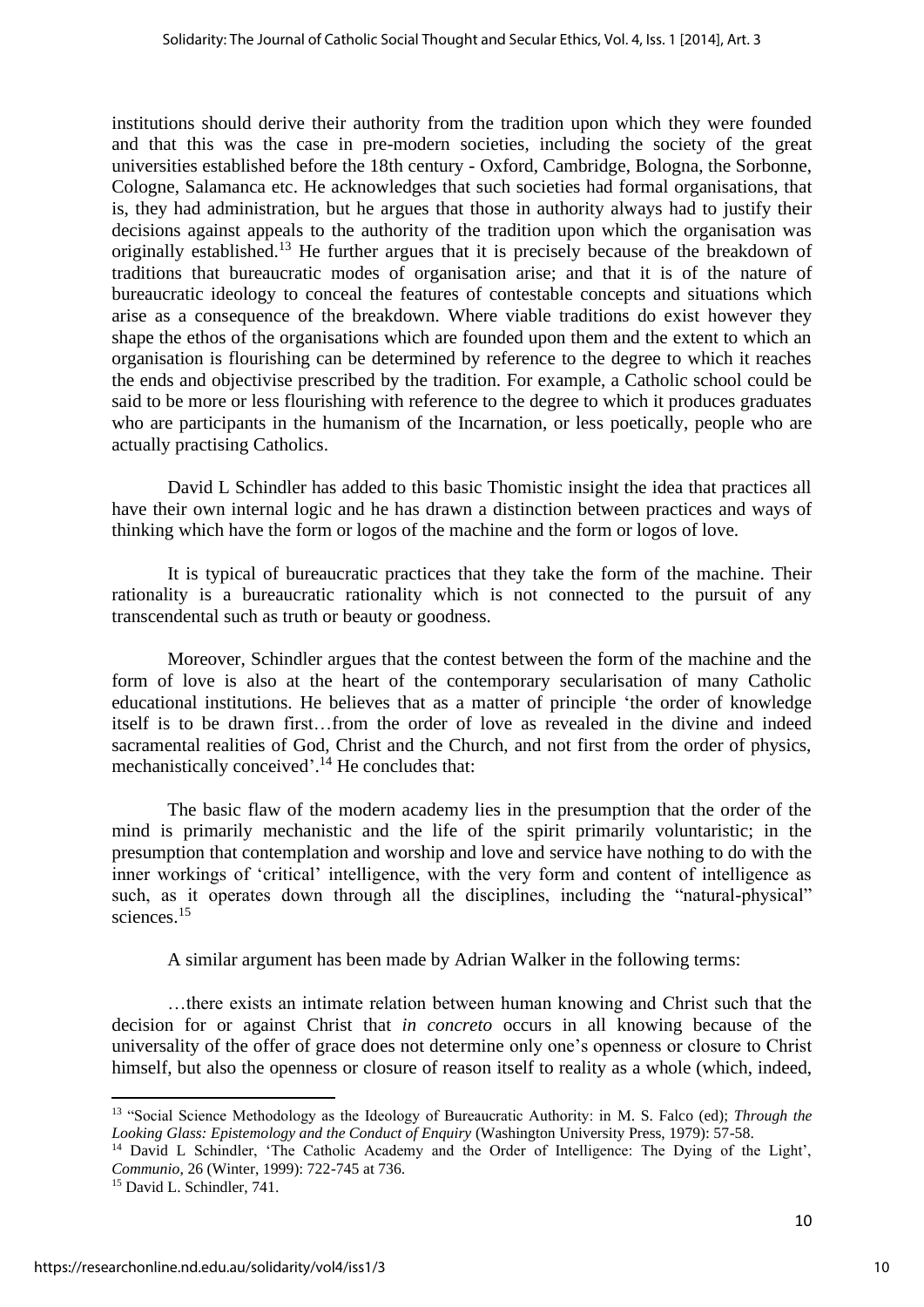holds together in Christ) – and therefore, affects, either positively or negatively, but, in any case, from top to bottom, the quality of one's every explicit cognitive engagement with particulars within that reality.<sup>16</sup>

Schindler and Walker agree that unless Catholic educators get the anthropological foundations right, especially the relationships between faith and reason and between love and reason, the nominally Catholic school and university will merely be 'the place where modern liberalism continues to do its (mechanistic) thinking, albeit in a moral-social environment provided by the Church'.<sup>17</sup>

The external source of the danger that Catholic educational institutions will unreflectively go about mimicking the rational-legal bureaucratic practices of the corporate world comes from the modern state. America's William T Cavanaugh and, following Cavanaugh, Australia's Matthew Tan, have both examined the modern state's attempt to offer itself as a parody of the Body of Christ. Cavanaugh argues that the modern state is best understood as a source of an alternative soteriology to that of the Church. It parodies the body of Christ by offering itself as the source of salvation for human kind. It is based on theories about human nature and the origins of human conflict which are alternative and contrary to those offered by Revelation. According to this new political theory religion is the source of conflict in the world. It therefore needs to be tamed and managed by the post-Christian state. This state pretends to offer its citizens nothing other than efficiently run public utilities like airports, telephone and Internet services, gas and electricity, and protection from the aggression (including all manner of negative "value" judgments) of other citizens. However it also controls taxation and, to a large degree, it regulates the education sector. Its taxation policies are rarely ever "family friendly" and its educational institutions serve as a vehicle for the promotion of the post-Christian mythos.

In addition to the developments in liberal political philosophy which seek to justify the state's promotion of a secularist ideology, there has been a general social trend toward mis-trusting the judgment of professional people. This trend gained momentum in the late 1960s with the popularisation of Antonio Gramsci's theory that professionalism is linked to the bourgeois mystification of knowledge. In his work *Ontology and Pardon*, John Milbank observed that 'professionals are no longer trusted, but instead must be endlessly spied upon, and measured against a spatial check-list of routinized procedure that is alien to all genuine inculcation of excellence'.<sup>18</sup> Everyone from talented academics who would like to have time to intellectually engage with their students, to policemen who joined the police force so that they could catch criminals, complain that by the time they finish their mountains of paperwork each day, the objective of which is to prove to some government department official that they have faithfully followed procedural protocols, there is no time left for things like intellectual conversations or catching criminals.

We see the bureaucratic interference with the work of professionals operating across all our institutions. Judges, for example, are now routinely sent on 'social awareness' camps to discourage them from embodying socially conservative values in their decisions. The great Lord Denning who in 1968 was given an honorary doctorate by the University of McGill would not survive in the modern judiciary. In the famous case of *Miller v Jackson* where he

<sup>16</sup> Adrian Walker, 'Christ and Cosmology" Methodological Considerations for Catholic Educators' Communio: International catholic review 429-449 at 444.

<sup>&</sup>lt;sup>17</sup> David L. Schindler, 745.

<sup>18</sup> John Milbank, 2003, *Being Reconciled: Ontology and Pardon*, 185.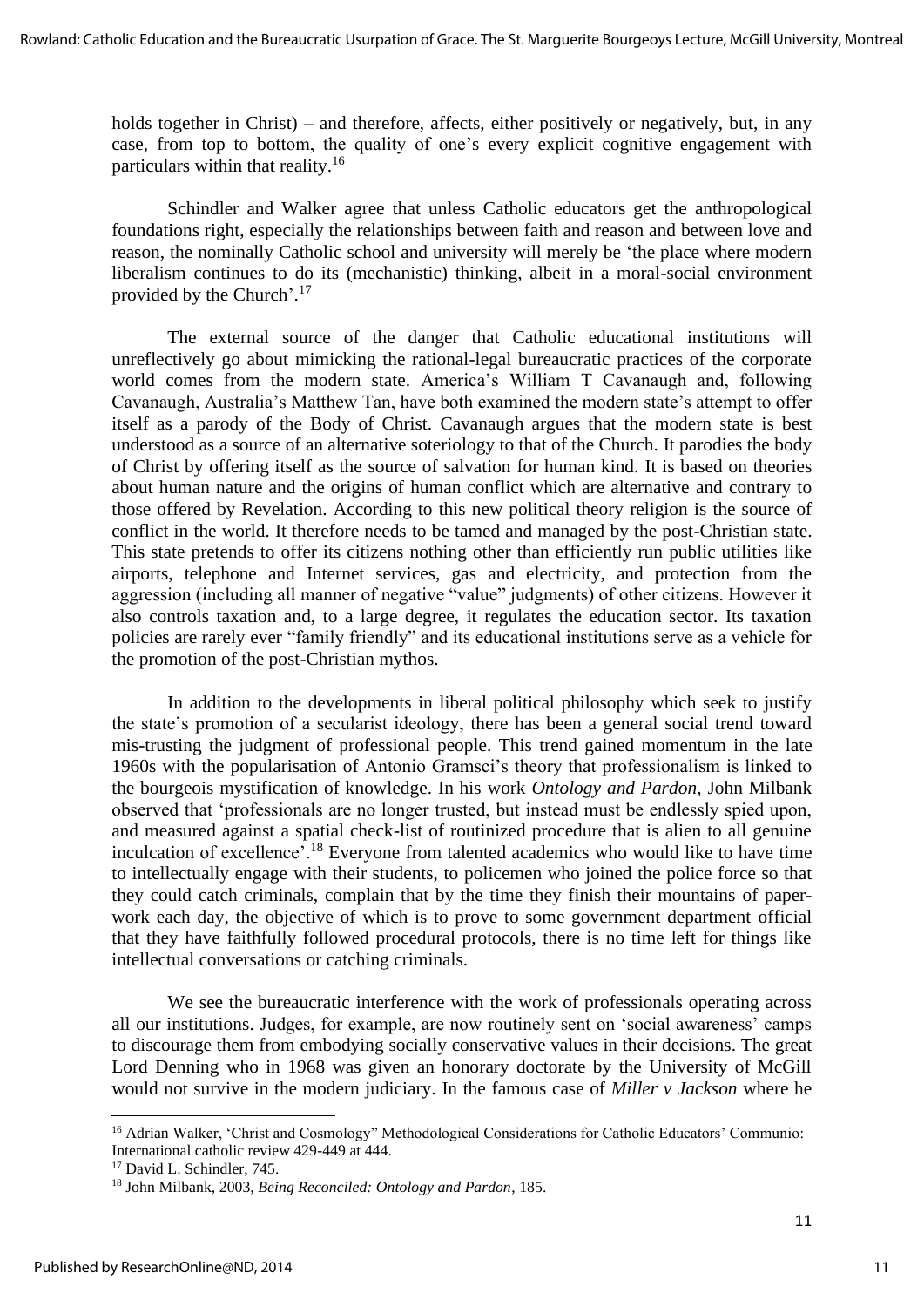was called upon to make a judgement about the conflicting interests of a village cricket club and a property developer, he held in favour of the cricket club on the grounds that the game of cricket brings the old men and the young men of the village together, that the old men would be lonely without the company of the young men and the young men might get themselves into all manner of trouble if they are not focused on something wholesome like sport. Furthermore, Lord Denning noted that before the property developer moved in the cricket field was surrounded by grazing cattle and, quote, 'the animals [unlike the property developer] did not mind the cricket'.

The point I want to illustrate is that this kind of professional exercise of prudential judgment is no longer tolerated. Lord Denning thought that playing cricket kept young men out of trouble and gave them a point of contact and common interest with the old men in the village and that this social value was higher than the financial interests of any property developer. This is a classic case of a professional allowing his own values to influence a prudential judgment. The point about bureaucratic practices is that they exist to thwart this kind of practice.

The problem for the Church is that we want our institutions to foster some particular list of goods. The Church is not neutral in relation to the various ends to which human actions can tend.

It is perhaps for this reason that one can find in the works of Joseph Ratzinger many negative references to the work of bureaucracy. Not only has he said that 'the saints were all people of imagination, not functionaries of apparatuses' but he has also written that 'the Saints…reformed the Church in depth, not by working up plans for new structures, but by reforming themselves. What the Church needs in order to respond to the needs of man in every age is holiness, not management'.<sup>19</sup> The Church, he says, has 'too much bureaucracy' -'everything should not take place by way of committees; there must even also be the personal encounter'.<sup>20</sup> In that particular statement he appears to be referring to the corporate practice of taking decision-making authority away from individuals by running decisions which require the operation of individual judgment through a committee structure. As anyone who has ever sat on committees knows, this leads to judgments that are based on all manner of internal committee compromises, including the normal horse-trading of you support me on this motion and I will support you on some other motion. Decision-making by committee is a double-edged sword. Positively it does provide scope for more expertise to be brought into play, but negatively it takes the weight of responsibility from the individual which has the effect of opening the individual to the influence of internal committee political considerations which may have very little to do with the actual good to be pursued by the decision.

A rather popular contemporary bureaucratic practice is the production of a mission statement. These are often constructed at staff weekend retreats where professional facilitators drawn from the world of psychology help the institution's employees to get in contact with their deepest dreams and desires for the said institution. The dreams and desires are then written on butcher paper in coloured crayons and eventually get converted into pitchy statements which can appear on the institutions' marketing brochures. I have read many mission statements of Catholic schools and tertiary institutions but I have rarely come across one which says, we exist to promote the humanism of the Incarnation or to teach

<sup>19</sup> Joseph Ratzinger, *The Ratzinger Report* (San Francisco: Ignatius, 1985), p. 53.

<sup>20</sup> Joseph Ratzinger, *Salt of the Earth*: *The Church at the End of the Millennium* (San Francisco: Ignatius, 1996). p. 266.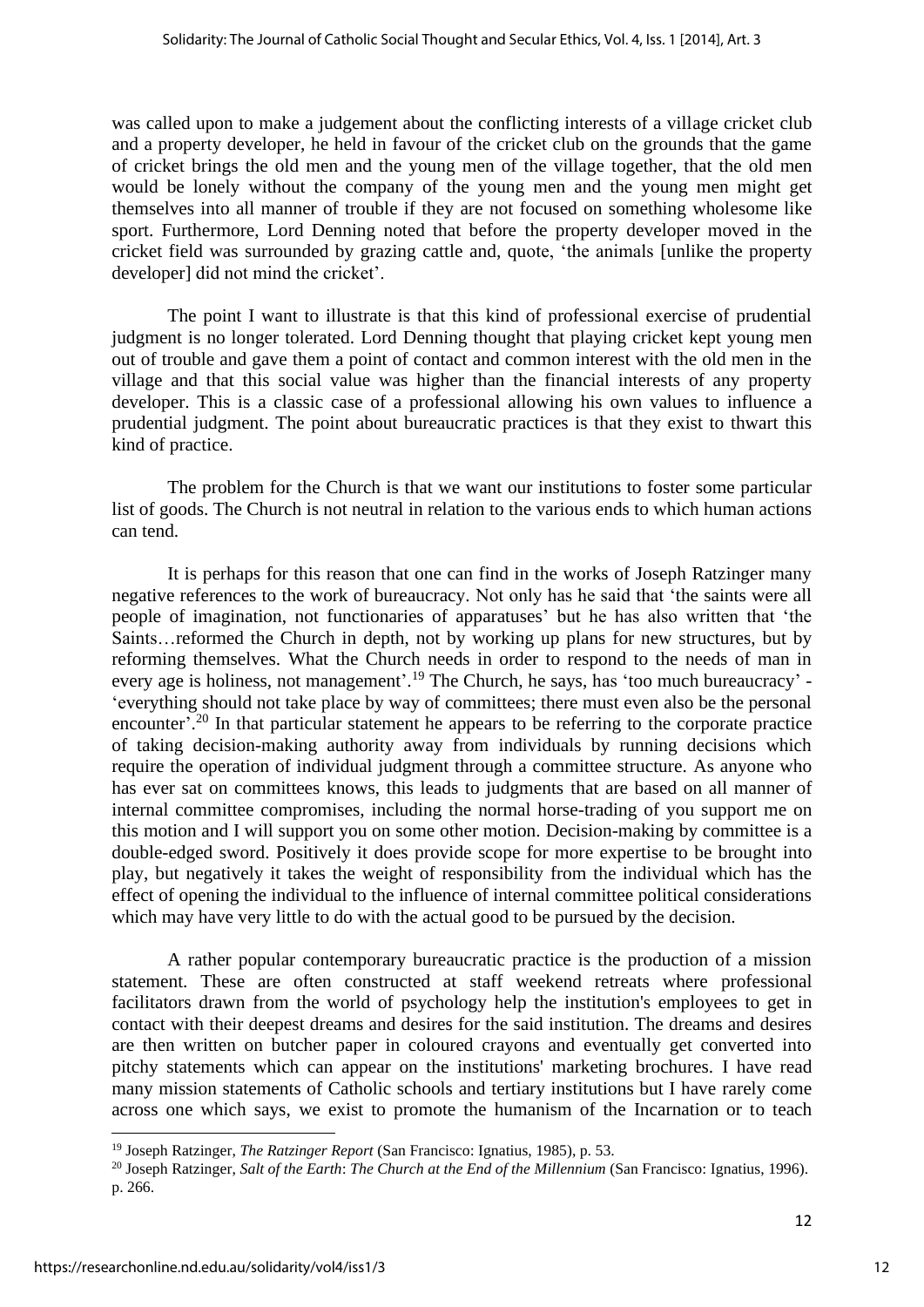people to know love and serve God on earth so as to spend eternity in heaven, or even, more simply to educate people with reference to the revelation of Jesus Christ. Rather, there tends to be a lot of references to a spirit of compassion and inclusivity which gives the rather negative impression that the given institution is likely to be a sheltered workshop for people who are unwelcome elsewhere. Unlike the enthusiasm for producing mission statements, Ratzinger has written that "St. Paul was effective, not because of brilliant rhetoric and sophisticated strategies, but rather because he exerted himself and left himself vulnerable in the service of the Gospel'.<sup>21</sup>

This is not to suggest that Pope Benedict is some kind of anarchist, or that there is no value in administrative work at all, but it is to say that the leaders of Catholic educational institutions need to be conscious of the ways in which bureaucratic practices may actually act as a barrier to the work of grace. As members of the voting public they should pay very close attention to the anthropological foundations of the policy objectives of politicians and public servants.

In his book *After Liberalism* Paul Edward Gottfried focused on this issue of the acquiescence of voters in the expansion of the powers of public administrators. Gottfried observed that contrary to the spirit of 19<sup>th</sup> century liberalism with its emphasis on individuality, the contemporary liberal state is more interested in the promotion of cultural uniformity. This task has provided employment within the state bureaucracy for psychiatrists and social psychologists and even people with the job description 'behavioural economist' whose moral and political judgments are taken as "expert" opinions. Gottfried calls them 'psychiatric theologians' since they are a modern secular analogue for a priesthood.

Following in the general direction of Alasdair MacIntyre's criticisms, Gottfried argues that much of the rhetoric of modern political life is designed to conceal both the power of these 'psychiatric theologians" and the questionable legitimacy of their "expert" status. In Gottfried's judgment, the contemporary liberal state is a classic example of a political culture which seeks to hide the nature and exercise of its power behind technical jargon. It does this by down-playing political differences and claiming to be "neutral" in its treatment of contentious moral questions. Gottfried concludes that:

Governing goes on in a blurred zone, between consent and non-accountable control [and] unlike the Communist garrison-state or the Italian fascist "total state" the managerial state succeeds by denying that it exercises power.

Gottfried describes himself as a 'bourgeois-modernist'- which probably means that he is not looking to Christianity to provide a route out of this impasse. However, from an explicitly Christian perspective, the MacIntyrean solution is to foster the development of educational institutions in which the Catholic faith is not some optional extra for those who want to take it, but something that is infrastructural, which determines the whole ethos of the institution from top to bottom, including, and above all, the curriculum. One might say that MacIntyre's recommendations are for Catholic educational institutions to be run on what Schindler calls the 'form of love' rather than 'the form of the machine'. At their heart there will be a group of priests and religious women who can provide the spiritual capital upon which the whole enterprise runs and such institutions will typically be small and financially self-reliant, private rather than public.

<sup>21</sup> Joseph Ratzinger, *Images of Hope*, op. cit. p. 26.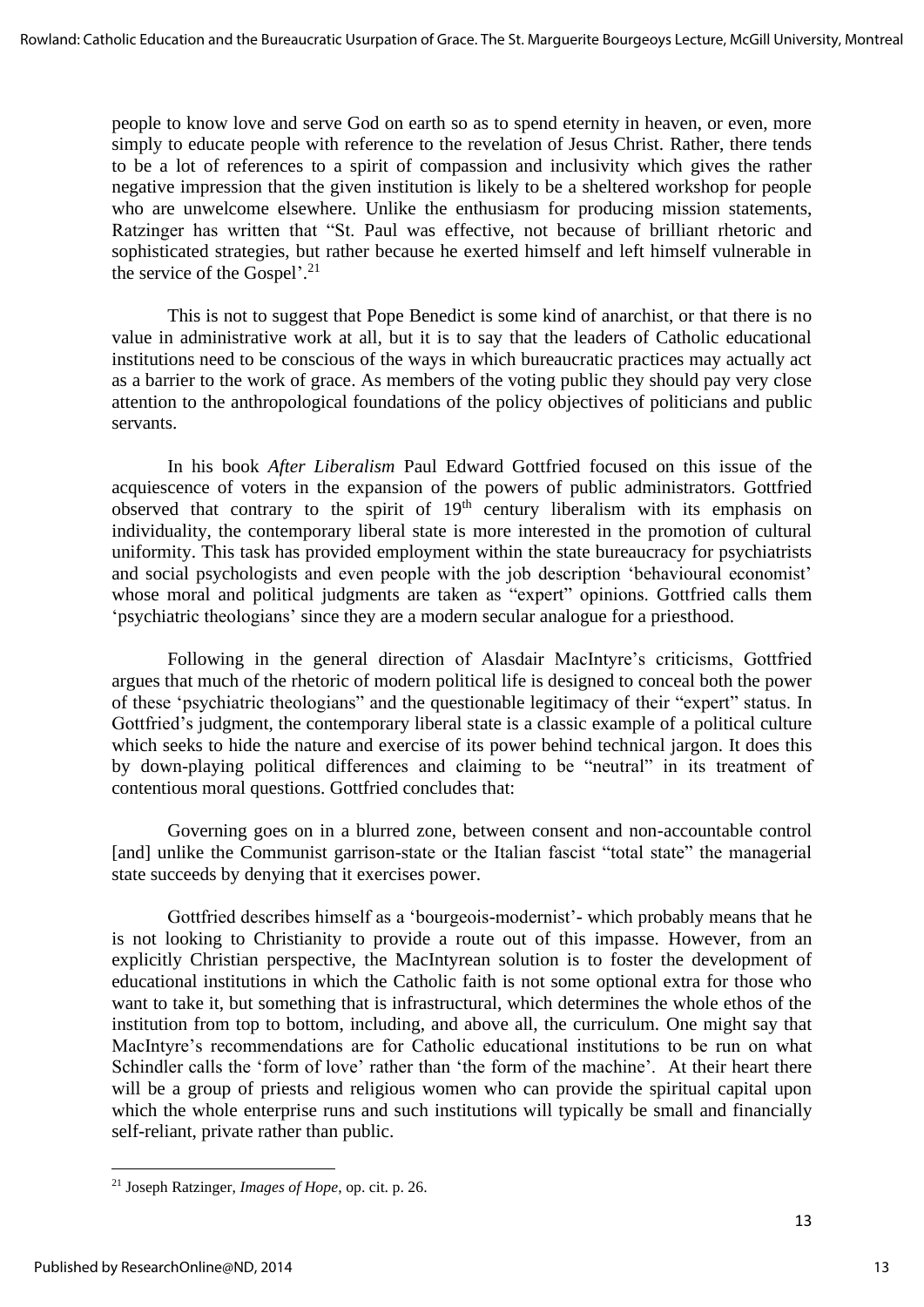The problems generated by the Church's receipt of government money for her educational institutions is summarised in an article called "The Fatal Blow: The Case of the Stinking Corpse", written by the American Jesuit Martin X Moleski and published in the magazine *Conversations on Jesuit Higher Education*. The thesis of Fr Moleski's article is that there are whole institutions which hold themselves out as being Catholic in their marketing materials but whose ethos and curricula is almost indistinguishable from the government run institutions. Fr Moleski traces the decline in the health of such institutions to a time when their administrators decided to receive government funding. He believes that the administrators and accountants who serve on corporate boards of management of ostensibly Catholic higher educational institutions are terrified of antagonising government education department policy makers. As he explains the problem:

The great crisis for administrators watching over the carcass of Catholic universities is this: if they give too much attention to the relationship between their institutions and the Church, they may actually be sued for discriminating between Catholics and non-Catholics in their hiring practices…If there is sufficient evidence of a living, meaningful link to the Catholic Church – evidence that could stand up in court - the schools will lose access to federal funding. [As a consequence] every step must therefore be taken, with proper documentation, so that the charge of being a Catholic institution could not be proven against them. $22$ 

Not only does the modern state try to control hiring practices but perhaps even more insidiously it attempts to control the curricula, especially in areas like history. While there are certain historical facts which are not linked to any theological predisposition, for example, that the first human being to walk on the moon was called Neil Armstrong, or the first dog in space was called Laika, or that World War II officially began on the  $1<sup>st</sup>$  of September 1939, the fact that world history and what theologians call salvation history are intermeshed in time means that there is a very close association of the academic disciplines of history and theology. To give a contemporary example, one of my friends who is a professor at a Polish University has told me that the current generation of Polish children are not being taught about the heroism of the Solidarity generation that brought an end to Communism in 1989. This is because of a decision made by the Solidarity leaders not to have anything like the equivalent of a Nuremberg trial of the former Communist officials. In 1989 I was living in Poland and I can remember how scared people were of a Soviet invasion. The day of the transition from a Communist to a Solidarity government, people huddled around televisions waiting for news of the response from Moscow. The 'no-recriminations-deal' had the effect of securing a peaceful transition. There was no invasion of Poland. I can fully understand why that decision was made, and I am not critical of it. However it is now being used by education department bureaucrats to distort the presentation of Polish history. The bureaucrats don't want children to identify the bad guys and the good guys because many of the bad guys are still living and continue to occupy significant social positions. Accordingly, today there are two different histories of Poland between 1945 and 1989. According to one narrative the watershed moment was the election of the Archbishop of Krakow as Pope, for the other, it was the establishment of the European Union. One story tells of the heroism and the violence, including the martyrdom of the chaplain of the Solidarity movement, the beatings and periods of imprisonment endured by the leaders of Solidarity, the intimidation of their families and the help they were given by John Paul II, the Vatican diplomatic corps, the

<sup>&</sup>lt;sup>22</sup> Martin X Moleski, "The Fatal Blow: The Case of the Stinking Corpose", Fall, 2008, Conversations, page. 4.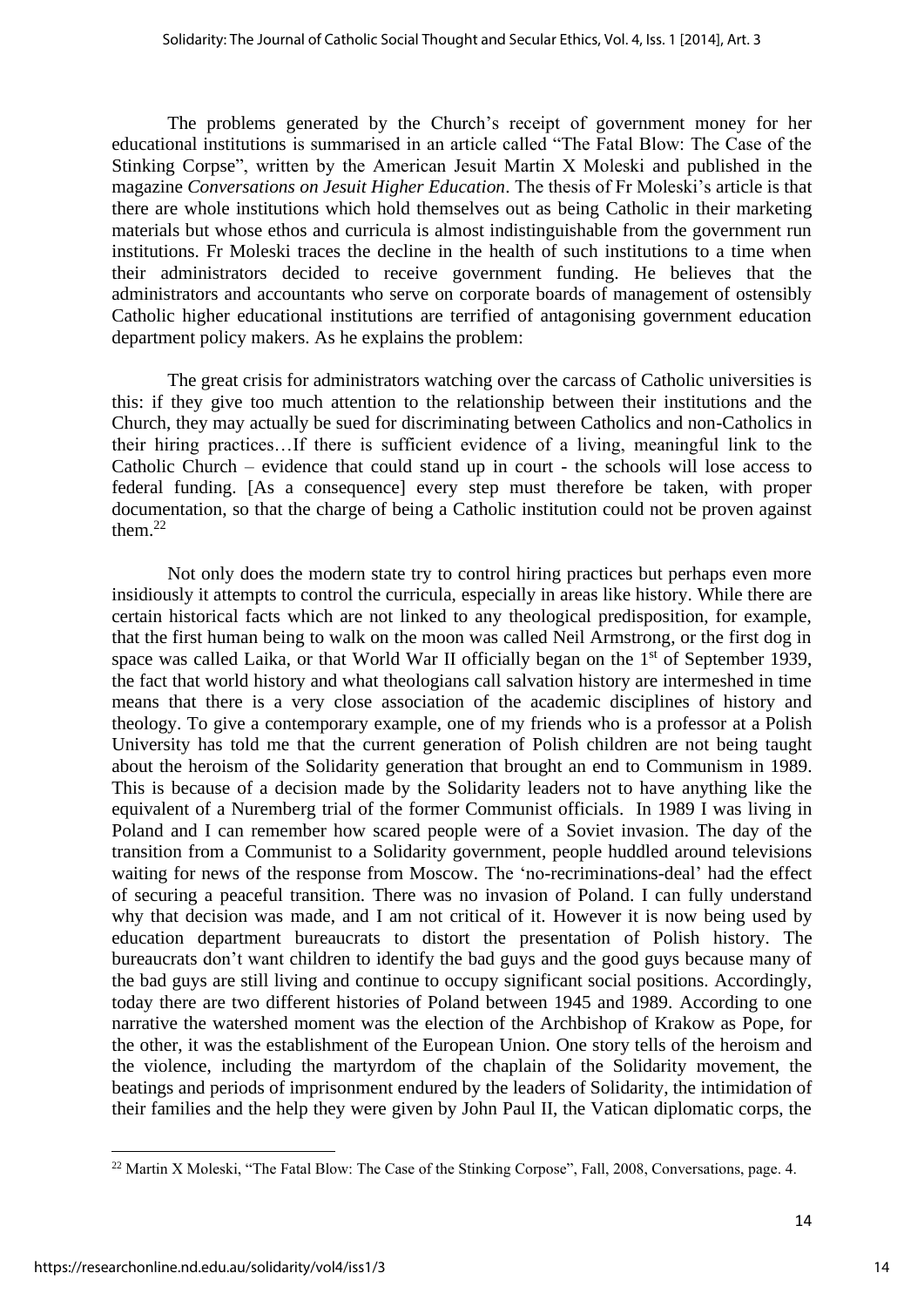Polish diaspora and free trade unions around the world, the CIA and the US State Department. It's a tale about hope and love and truth, about aristocratic daring, about people literally putting their lives on the line in the hope of bringing the Communist era to an end. According to the other narrative, John Paul II was quite incidental. The important thing was the establishment of the European Union with its unification of the European countries in a free market with a common currency. According to this narrative, the EU, not John Paul II, was Poland's saviour, and the history of the twentieth century is thus a history of the gradual emancipation of the peoples of Central and Eastern Europe from an attachment to unworkable economic theories by the more enlightened economists working in places like Paris and Brussels. While there is no doubt that the economic liberation of Poland was a good thing, and should be part of the story, the point is that according to one view of history, God, the Catholic hierarchy, and Catholic workers and intellectuals were the important players, while according to the alternative view, the EU and the Liberal tradition of political philosophy emerge as the only significant factors.

While the contemporary practices of the Polish Education Department provide a stark example of the problem, in other countries there are similar education department driven history curricula whose objective it is to air-brush the Catholic Church out of any narrative of development. What is offered instead is some version of the Whig view of history as the progressive liberation of peoples by the twin forces of liberal economics and liberal political theory.

In the early part of this paper I quoted Pope Benedict's remark that the saints were all people of imagination, not functionaries of apparatuses. My conclusion is that today in the field of Catholic education we need leaders who like St. Marguerite are people of imagination and people who love the Church and have an active spiritual life. The dangers today are not harsh climactic conditions. We have electricity and so people can live in places like Quebec without dying from frost bite, and we don't have people actually burning down our buildings because they don't like our presence; but we do have lots of problems trying to present the face of God to the world and we have to be careful not to engage in practices that are themselves self-secularising in effect. We don't want to be the ones who foster anti-Christian ideas by providing the infrastructure in which they can incubate and we don't want to waste our time and our students time withholding the whole Catholic truth from them because we are worried about the loss of government funding.

In his book *Called to Communion*, Pope Benedict wrote that "The more administrative machinery we construct, be it the most modern, the less place there is for the Spirit, the less place there is for the Lord, and the less freedom there is". He added that in his opinion, "we ought to begin an unsparing examination of conscience on this point at all levels in the Church".

Those words were written when he was still a Cardinal and since his accession to the papacy there does not seem to have been much happening by way of an 'unsparing examination of conscience' on the ways that contemporary bureaucratic practices may thwart the work of Providence and grace. He has had too many other battles to fight. However the Church herself is much more than her agencies and institutions. As Pope Benedict himself has noted, the best arguments for Christianity are the saints the Church has produced and the art that has grown in her womb. Speaking of the saints, Henri de Lubac, had this to say: